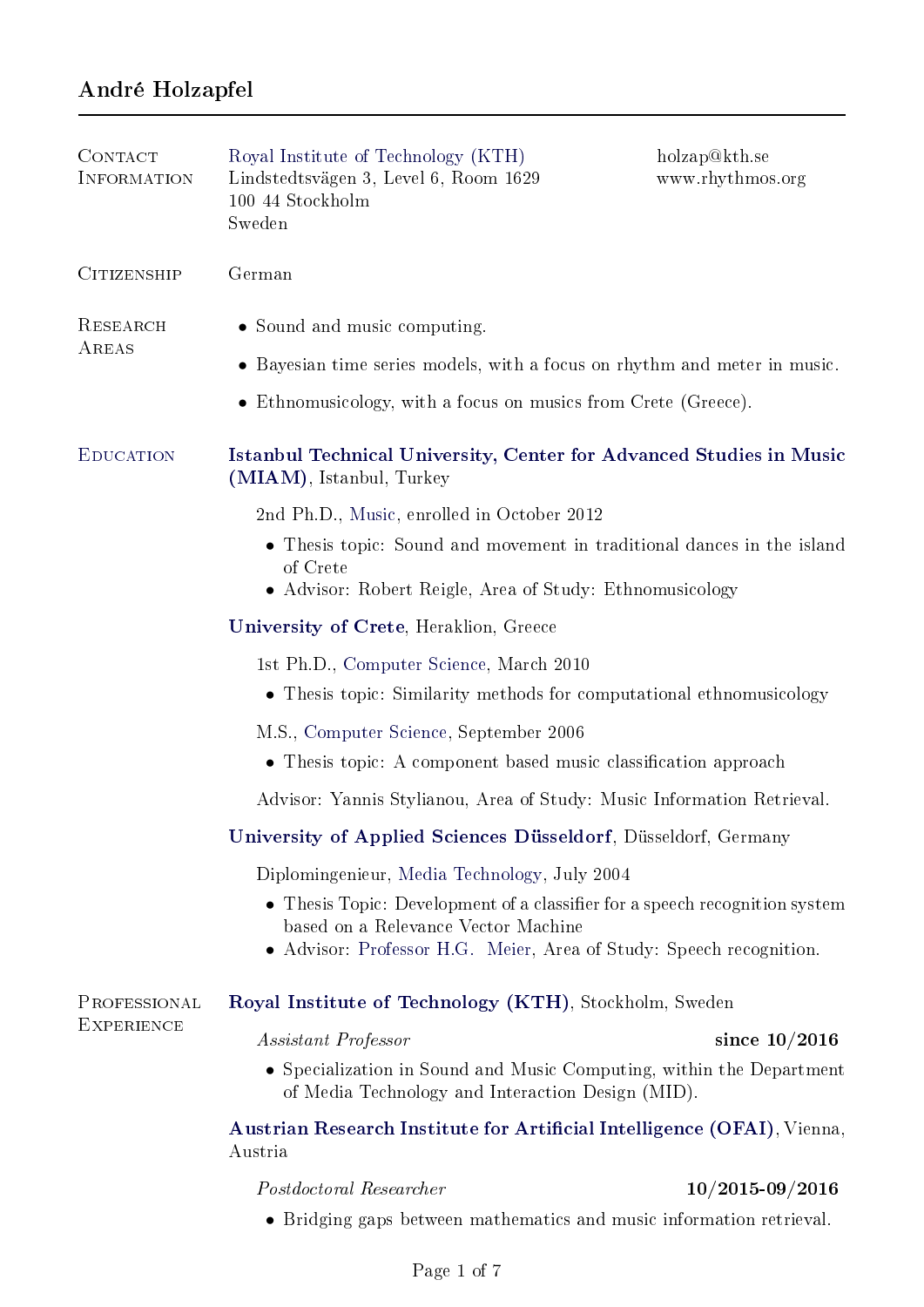# [New York University Abu Dhabi \(NYUAD\),](http://nyuad.nyu.edu/en/) Abu Dhabi, UAE

#### Visiting Researcher  $10/2014$  to  $12/2014$

• Three month visit in order to initiate a long-term research project on interactive educational tools for Arabic music.

# [Bo§aziçi University, Istanbul, Turkey](www.boun.edu.tr)

# Postdoctoral Researcher 05/2013 to 09/2014, 01/2015 to 07/2015

- Generic frameworks based on probabilistic models for modeling rhythm. music transcription and alignment.
- Research funded by Marie Curie IEF scholarship (title "RhythMus").

# [Universitat Pompeu Fabra, Barcelona, Spain](http://compmusic.upf.edu/)

# $Postdoctoral Researcher$  05/2012 to 04/2013

- Computational analysis of tonal and rhythmic properties of Turkish Makam music.
- Research conducted in the [Compmusic](http://compmusic.upf.edu/node/1) project (ERC).

# [INESC Porto, Porto, Portugal](http://www.inescporto.pt)

# $Postdoctoral Researcher$  04/2011 to 03/2012

- Signal representations for beat tracking and rhythmic similarity.
- Interactive tools for music generation and creation.

Austrian Research Institute for Artificial Intelligence (OFAI), Vienna, Austria

# $Postdoctoral Researcher$  09/2010 to 02/2011

- Improvement of rhythmic content descriptors for music similarity.
- Background music detection in broadcast news.

# [Technological Educational Institute of Crete, Dept. of Music Tech](http://www.teicrete.gr/mta/en/)[nology & Acoustics,](http://www.teicrete.gr/mta/en/) Rethymnon, Greece

# $L_{\text{ecturer}}$  09/2009 to 06/2010

• Courses: Audio & Music Programming Environments; Sound Synthesis II; Multimedia Applications (Photoshop, Director).

GRANT experience

• Lise Meitner project (FWF), Austria (2016): ["A deeper understand](http://www.rhythmos.org/meitner.html)[ing of common elements in musical rhythm"](http://www.rhythmos.org/meitner.html).

Marie Curie Actions - Intra-European Fellowships (IEF), 2013- 2015: postdoctoral grant, FP7-PEOPLE-2012-IEF, ["RhythMus - A generic](http://www.rhythmos.org/rhythmus.html) [framework for analyzing temporal structure in music"](http://www.rhythmos.org/rhythmus.html).

- UT Austin-Portugal, 2011-2012: Foundation of Science and Technology (FCT) postdoctoral grant, Project title: Music Synthesis by Analysis.
- DAAD scholarship, 2005-2006 (M.S. studies).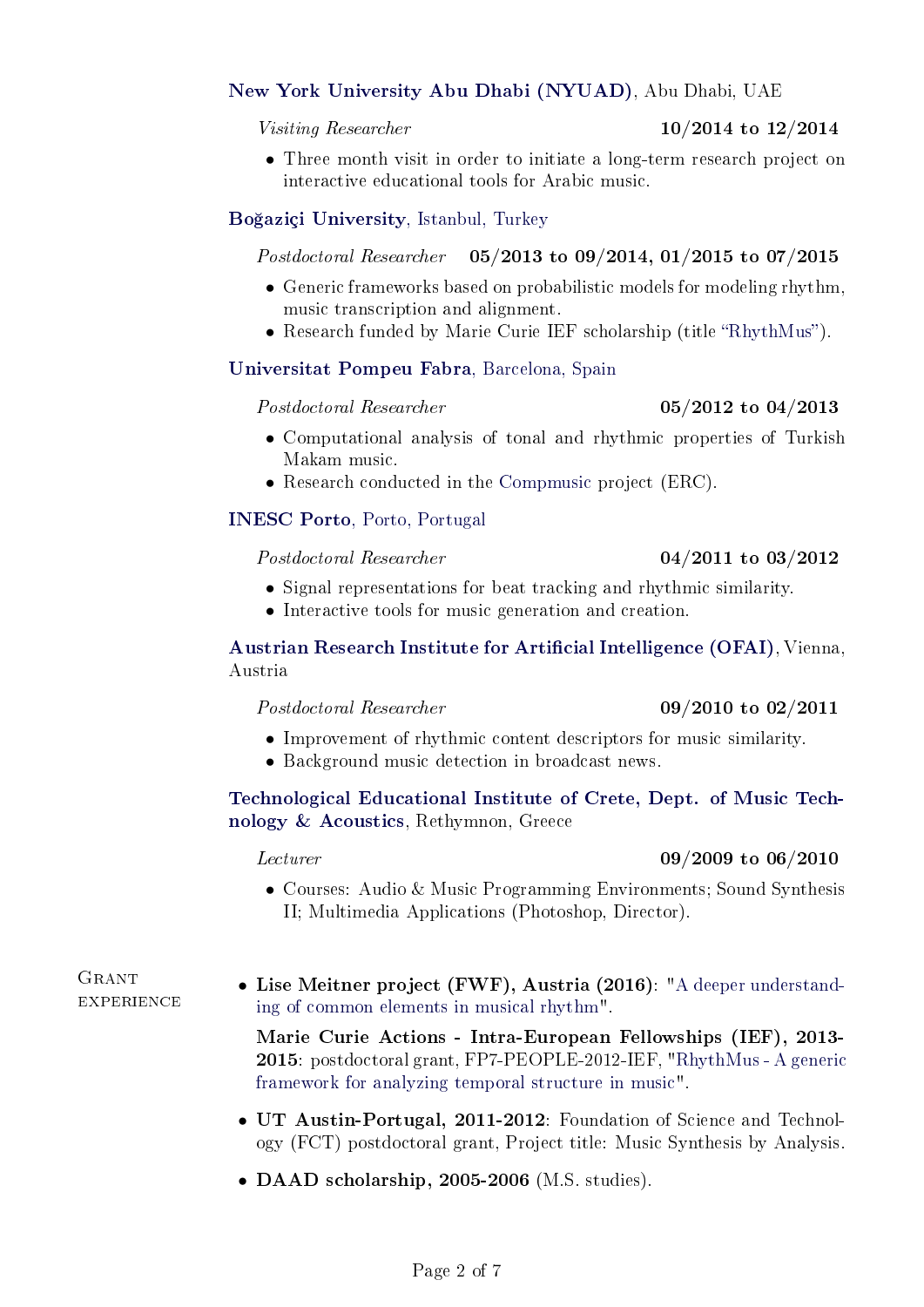### **SCIENTIFIC ACTIVITIES**

### Coorganizer

- [Lorentz workshop: "Computational Ethnomusicology: Methodologies](http://www.lorentzcenter.nl/lc/web/2017/866/info.php3?wsid=866&venue=Oort) [for a New Field",](http://www.lorentzcenter.nl/lc/web/2017/866/info.php3?wsid=866&venue=Oort) Leiden, Netherlands, 2017.
- [Workshop on Folk Music Analysis \(FMA\) 2014,](http://www.cmpe.boun.edu.tr/fma2014/) Istanbul, Turkey.

# Conference Tutorials

• [Why is Greek music interesting? Towards an ethics of MIR,](http://www.terasoft.com.tw/conf/ismir2014/tutorialschedule.html) ISMIR 2014 conference

#### Program-committee member

- [International Society for Music Information Retrieval Conference](http://www.ppgia.pucpr.br/ismir2013/) (IS-MIR), 2013, 2014, and 2015.
- [Analytic Approaches to World Music](http://aawmconference.com/programCommittee.html) (AAWM), 2015.

# Editor (Journals)

• Analytic Approaches to World Music Journal (Associate Editor)

# Reviewer (Journals)

• EURASIP Journal on Audio, Speech, and Music Processing; IEEE Journal of Selected Topics in Signal Processing; IEEE Transactions on Audio, Speech and Language Processing; IEEE Signal Processing Letters; Journal of New Music Research; Journal of Interdisciplinary Music Studies; Music Perception

### Reviewer (Conferences)

• Sound and Music Computing Conference (SMC); International Society for Music Information Retrieval Conference (ISMIR); Workshop on Folk Music Analysis (FMA); International Computer Music Conference (ICMC); Audio Engineering Society International Conference (AES); IEEE Workshop on Applications of Signal Processing to Audio and Acoustics (WASPAA)

### Field work

• Crete, Greece: Participation in field work organized by the Institute of Musicology at the University of Vienna. Principal tasks: interviews and coordination.

#### July-August 2011, July-August 2014, August 2015

• Porto, Portugal: Field work in the course of the production of a documentary movie on the amateur Fado music in the city of Porto. Principal tasks: Production and direction.

### October 2012, April 2014

GENERAL Musical experience: many years of experience in guitar, oud (teachers: Bekir skills ahin Balo§lu, Yurdal Tokçan, Necati Celik), and Cretan lute (teacher: Dimitris Sideris); singing lessons both in classical Western and Ottoman music (teacher: Bora Uymaz).

> Languages: German (native), English (fluent), Greek (fluent), Turkish (basic), Portuguese (basic)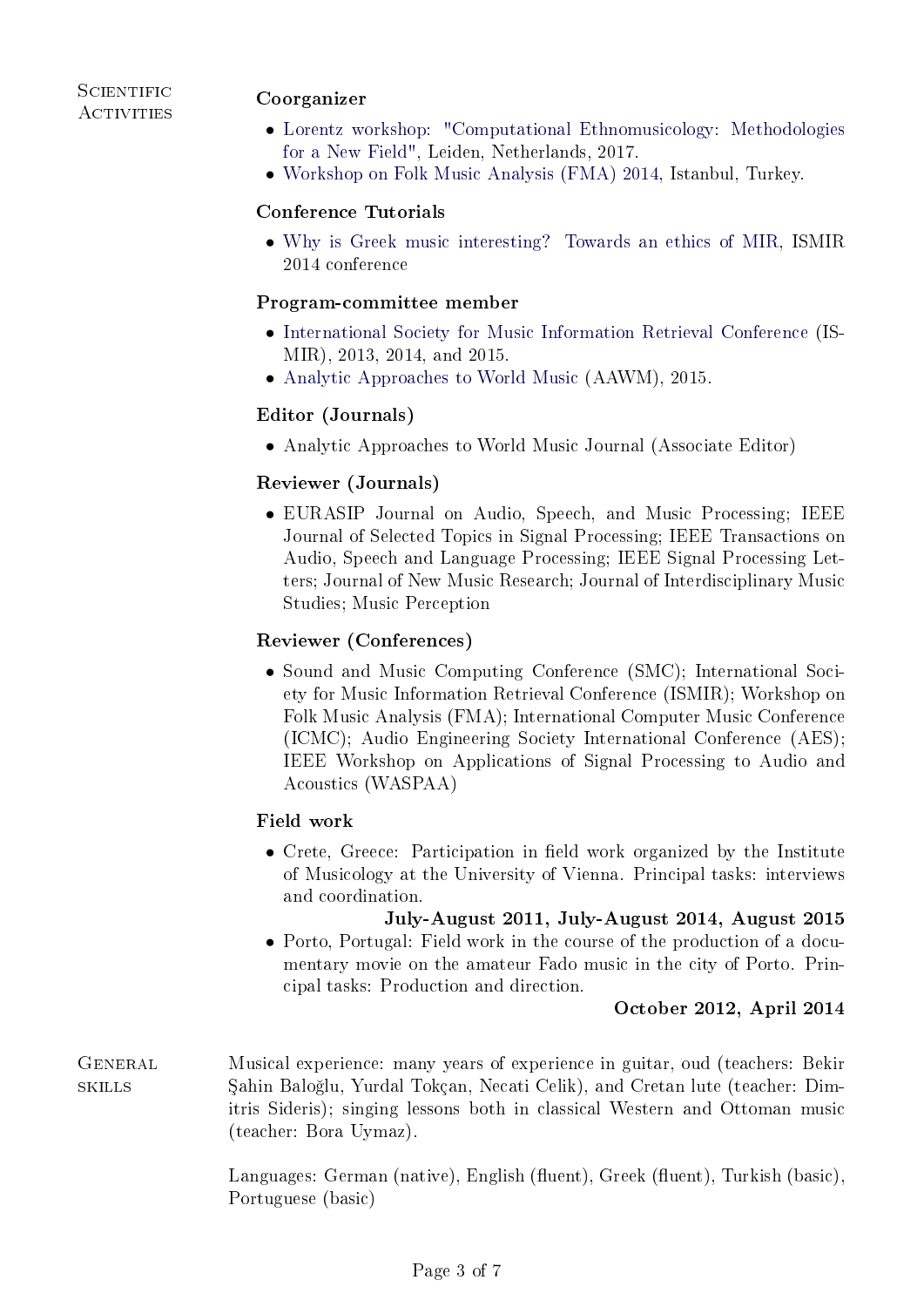### Journal papers

- 1. Emmanouil Benetos and Andre Holzapfel. High-resolution multi-pitch detection for transcribing microtonal music. Journal of the Acoustical Society of America, 138(4):2118-2130, 2015.
- 2. Florian Krebs, Andre Holzapfel, Ali Taylan Cemgil, and Gerhard Widmer. Inferring metrical structure in music using particle filters. IEEE Transactions on Audio, Speech and Language Processing, 23(5):817-827, 2015.
- 3. Andre Holzapfel. Relation between surface rhythm and rhythmic modes in Turkish makam music. Journal for New Music Research, 44(1):25-38, 2015.
- 4. Ajay Srinivasamurthy, Andre Holzapfel, and Xavier Serra. In search of automatic rhythm analysis methods for Turkish and Indian art music. Journal for New Music Research,  $43(1):94-114$ ,  $2014$ .
- 5. Sertan Sentürk, Andre Holzapfel, and Xavier Serra. Linking scores and audio recordings in makam music of Turkey. Journal for New Music  $Research, 43(1):34-52, 2014.$
- 6. Baris Bozkurt, Ruhi Ayangil, and Andre Holzapfel. Computational analysis of makam music in Turkey: review of state-of-the-art and challenges. Journal for New Music Research,  $43(1)$ : 3-23, 2014.
- 7. Olmo Cornelis, Joren Six, Andre Holzapfel, and Marc Leman. Evaluation and recommendation of pulse and tempo annotation in ethnic music. Journal for New Music Research,  $42(2):131-149$ ,  $2013$ .
- 8. Andre Holzapfel, Matthew E. P. Davies, José R. Zapata, Joao Lobato Oliveira, and Fabien Gouyon. Selective sampling for beat tracking evaluation. IEEE Transactions on Audio, Speech and Language Processing,  $20(9):2539-2548, 2012.$
- 9. Andre Holzapfel and Yannis Stylianou. Scale transform in rhythmic similarity of music. IEEE Transactions on Audio, Speech and Language  $Processing, 19(1):176-185, 2011.$
- 10. Andre Holzapfel, Yannis Stylianou, Ali C. Gedik, and Baris Bozkurt. Three dimensions of pitched instrument onset detection. IEEE Transactions on Audio, Speech and Language Processing,  $18(6)$ :1517-1527, 2010.
- 11. Andre Holzapfel and Yannis Stylianou. Musical genre classification using Non-negative Matrix Factorization based features. IEEE Transactions on Audio, Speech and Language Processing,  $16(2):424-434$ ,  $2008$ .
- 12. N. d'Alessandro, O. Babacan, B. Bozkurt, T. Dubuisson, A. Holzapfel, L. Kessous, A. Moinet, M. Vlieghe, and T. Dutoit. Ramcess 2.x framework - expressive voice analysis for realtime and accurate synthesis of singing. Journal on Multimodal User Interfaces, 2:133-144, 2008.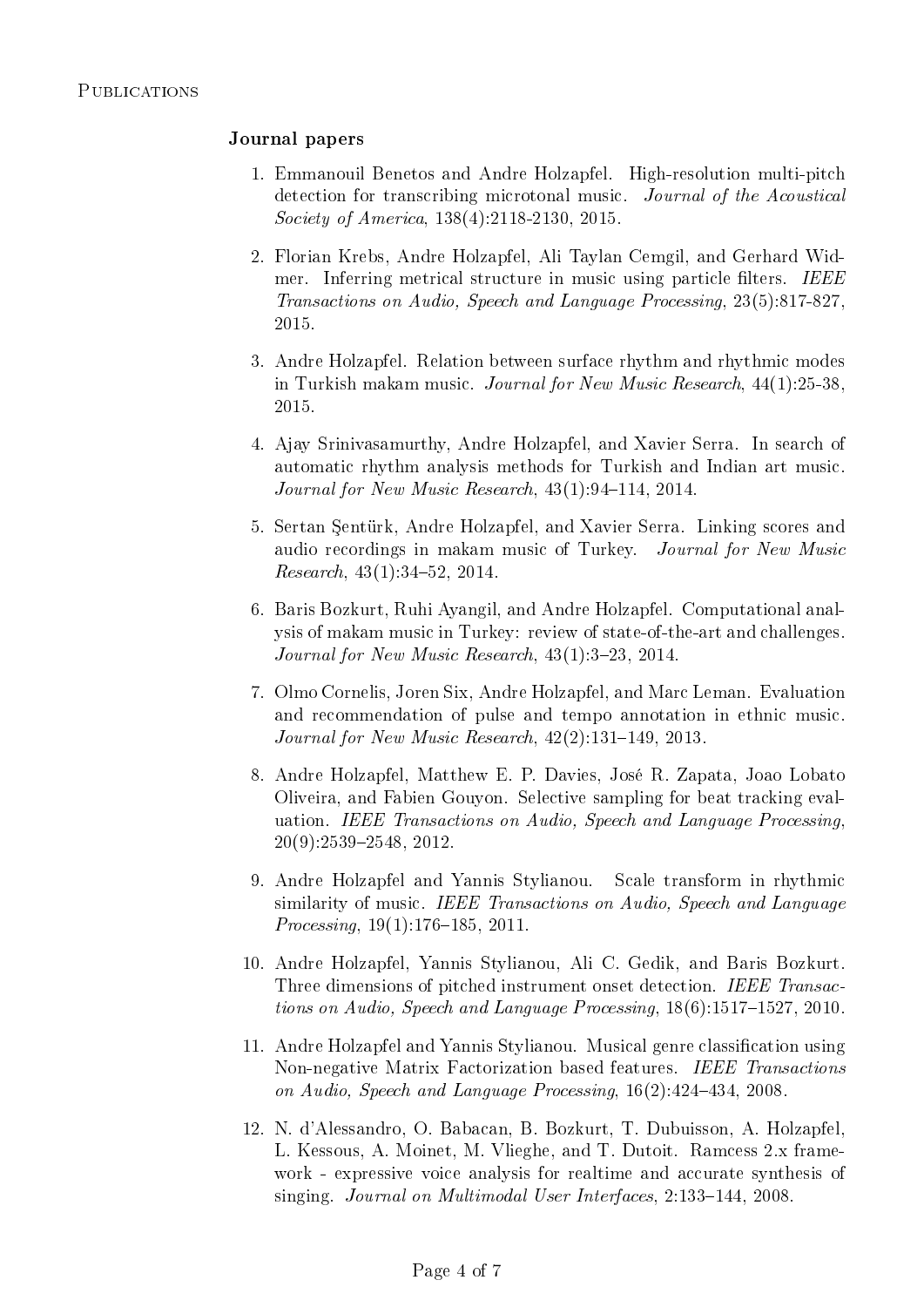# Book chapters

1. Andre Holzapfel. Patterns of identity: Rhythmic and melodic aspects of Cretan leaping dances. In Music on Crete, Traditions of a Mediterranean island. Vienna Series in Ethnomusicology, in press, 2016.

#### International Conferences

- 1. Andre Holzapfel and Thomas Grill. Bayesian meter tracking on learned signal representations. In Proceedings of ISMIR - International Conference on Music Information Retrieval, 2016.
- 2. Andre Holzapfel and Emmanouil Benetos. The Sousta corpus: Beatinformed automatic transcription of traditional dance tunes. In Proceedings of ISMIR - International Conference on Music Information Retrieval, 2016.
- 3. Ajay Srinivasamurthy and Andre Holzapfel and Ali Taylan Cemgil and Xavier Serra. A generalized Bayesian model for tracking long metrical cycles in acoustic music signals. In Proceedings of the IEEE International Conference on Acoustics, Speech, and Signal Processing (ICASSP), 2016.
- 4. Andre Holzapfel. Computational Analysis of Melodic Motives in Cretan Leaping Dances: Motivations, Perspectives, and Limitations. In 3rd International Conference on the music tradition of Eastern Crete, 2015.
- 5. Andre Holzapfel. A corpus study on rhythmic modes in Turkish makam music and their interaction with meter. In 15. Congress of the Society for Music Theory, 2015.
- 6. Ajay Srinivasamurthy and Andre Holzapfel and Ali Taylan Cemgil and Xavier Serra. Particle Filters for Efficient Meter Tracking with Dynamic Bayesian Networks. In Proceedings of ISMIR - International Society for Music Information Retrieval Conference, 2015.
- 7. Andre Holzapfel. Melodic key phrases in traditional Cretan dance tunes. In Proceedings of the 5th Workshop on Folk Music Analysis, 2015.
- 8. Andre Holzapfel and Umut Simsekli and Sertan Sentürk and Ali Taylan Cemgil. Section-level modeling of musical audio for linking performances to scores in Turkish makam music. In Proceedings of the IEEE International Conference on Acoustics, Speech, and Signal Processing (ICASSP), 2015.
- 9. Andre Holzapfel and Florian Krebs and Ajay Srinivasamurthy. Tracking the "odd": meter inference in a culturally diverse music corpus. In Proceedings of ISMIR - International Conference on Music Information Retrieval, 2014.
- 10. Dave Fossum and Andre Holzapfel. Exploring the music of two masters of the Turkmen dutar through timing analysis. In Proceedings of the 4th Workshop on Folk Music Analysis, 2014.
- 11. Andre Holzapfel and Baris Bozkurt. Relation between phrase and meter in Turkish makam music. In Proceedings of the 4th Workshop on Folk Music Analysis, 2014.
- 12. Emmanouil Benetos and Andre Holzapfel. Incorporating pitch class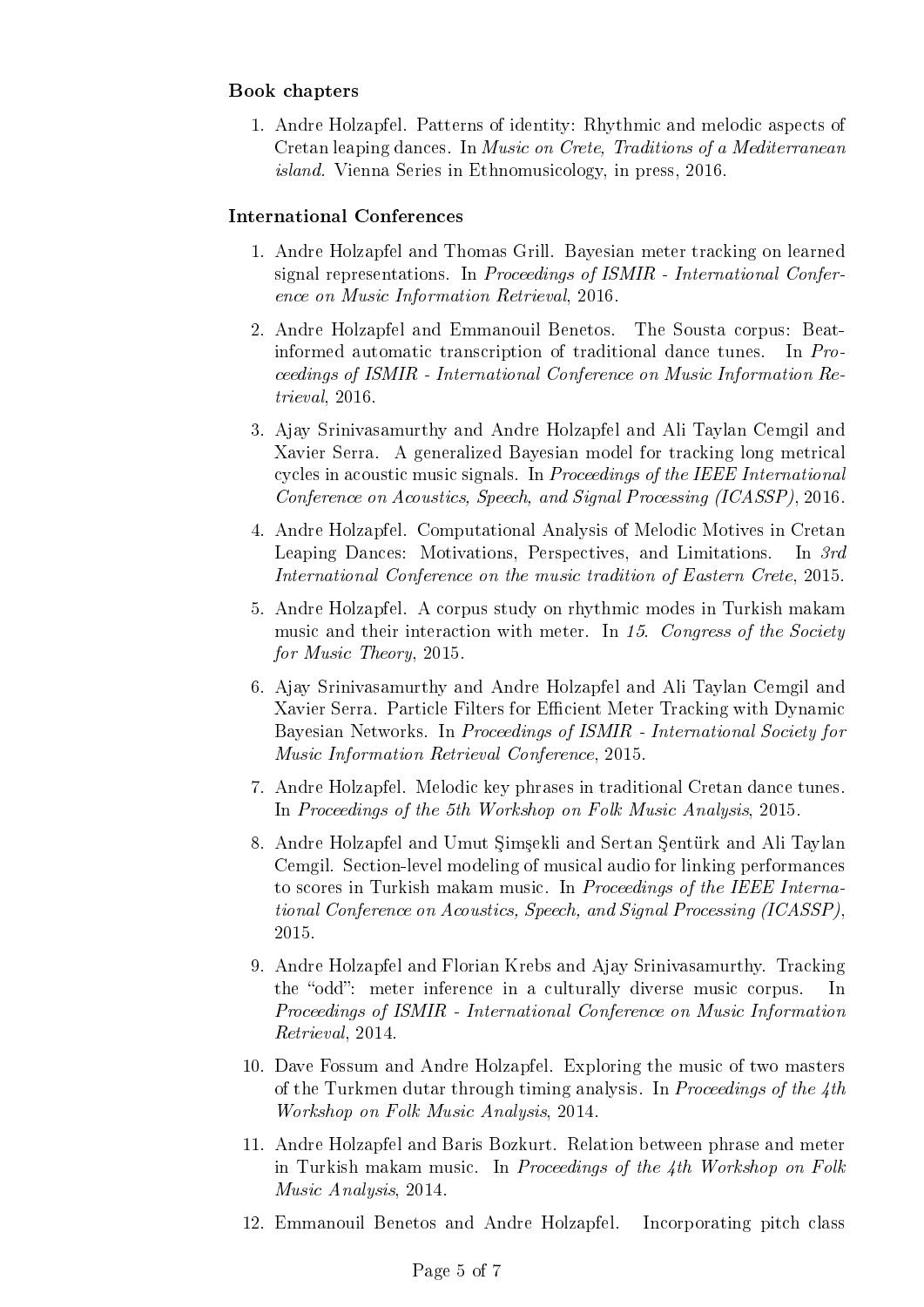profiles for improving automatic transcription of Turkish makam music. In Proceedings of the 4th Workshop on Folk Music Analysis, 2014.

- 13. Andre Holzapfel. Leaping dances in Crete: Tradition in motion. In Conference on Analytic Approaches to World Music, 2014.
- 14. Emmanouil Benetos and Andre Holzapfel. Automatic transcription of Turkish makam music. In Proceedings of ISMIR - International Conference on Music Information Retrieval, 2013.
- 15. Andre Holzapfel. Tempo in Turkish improvisation. In Proceedings of the 3rd Workshop on Folk Music Analysis, 2013.
- 16. Marius Miron, Fabien Gouyon, Matthew E.P. Davies, and Andre Holzapfel. Beat-station: A real-time rhythm annotation software. In Proceedings of Sound and Music Computing Conference (SMC), 2013.
- 17. Costas Panagiotakis, Andre Holzapfel, Damien Michel, and Antonis Argyros. Beat synchronous dance animation based on periodic motion and music tempo analysis. In Proceedings of the 9th International Symposium on Visual Computing (ISVC), 2013.
- 18. Andre Holzapfel and Baris Bozkurt. Metrical strength and contradiction in Turkish makam music. In 2nd CompMusic Workshop, 12/07/2012 2012.
- 19. Andre Holzapfel, Matthew Davies, Jose Ricardo Zapata, Joao Lobato Oliveira, and Fabien Gouyon. On the automatic identification of difficult examples for beat tracking: towards building new evaluation datasets. In Proceedings of the IEEE International Conference on Acoustics, Speech, and Signal Processing (ICASSP), 2012.
- 20. George Sioros, Andre Holzapfel, and Carlos Guedes. On measuring syncopation to drive an interactive music system. In Proceedings of ISMIR - International Conference on Music Information Retrieval, 2012.
- 21. Jose Ricardo Zapata, Matthew E. P. Davies, Andre Holzapfel, Joao L. Oliveira, and Fabien Gouyon. Assigning a confidence threshold on automatic beat annotation in large datasets. In Proceedings of ISMIR - International Conference on Music Information Retrieval, 2012.
- 22. Andre Holzapfel, Arthur Flexer, and Gerhard Widmer. Improving tempo-sensitive and tempo-robust descriptors for rhythmic similarity. In Proceedings of the Conference on Sound and Music Computing (SMC), 2011.
- 23. Andre Holzapfel, Gino Angelo Velasco, Nicki Holighaus, Monika Dörfler, and Arthur Flexer. Advantages of nonstationary Gabor transforms in beat tracking. In Proceedings of ACM Multimedia, 2011.
- 24. Andre Holzapfel and Yannis Stylianou. Parataxis: Morphological similarity in traditional music. In Proceedings of ISMIR - International Conference on Music Information Retrieval, 2010.
- 25. Emmanouil Benetos, Andre Holzapfel, and Yannis Stylianou. Pitched instrument onset detection based on auditory spectra. In Proceedings of ISMIR - International Conference on Music Information Retrieval, 2009.